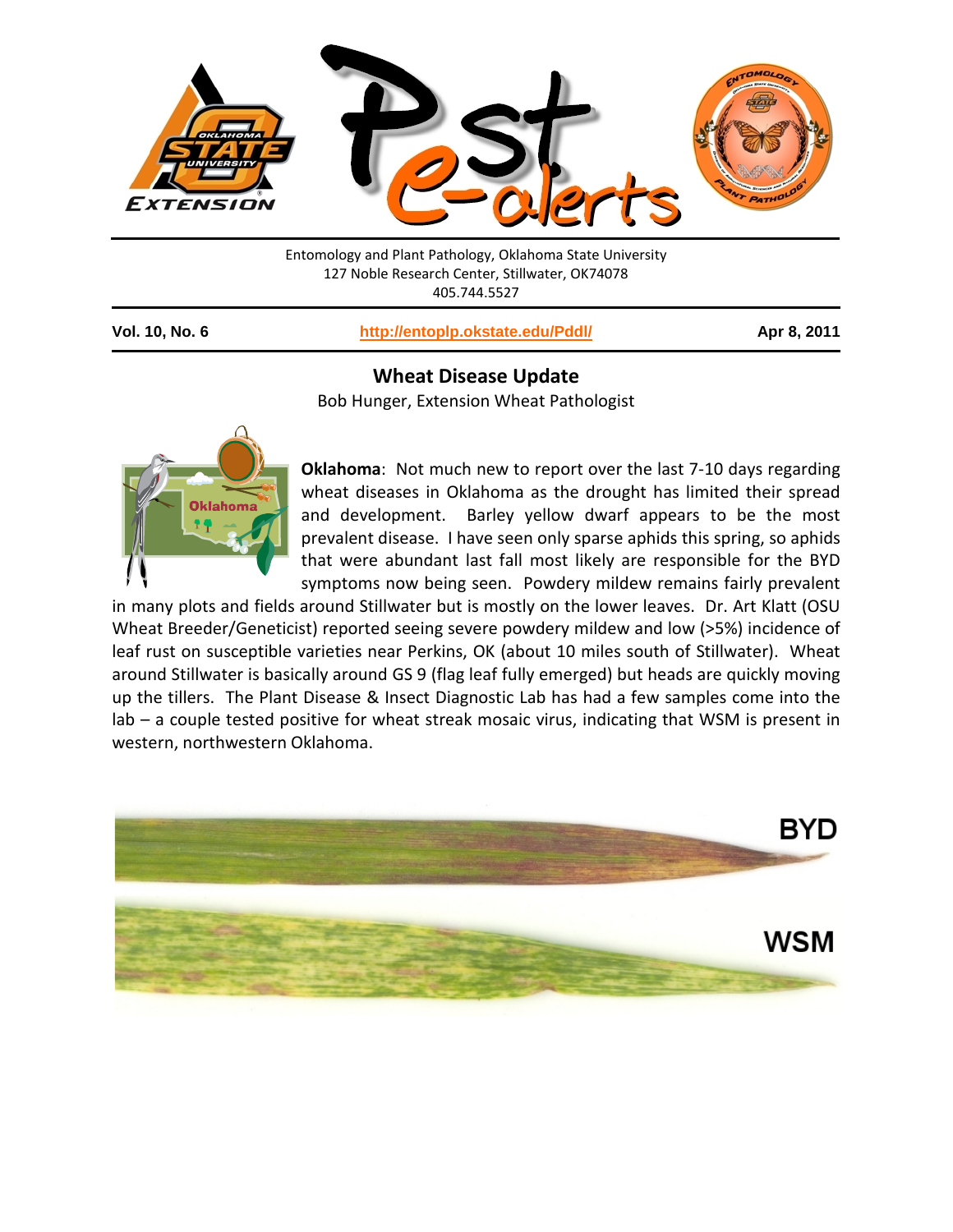**Arkansas** (Dr. Gene Milus (Small Grains Pathologist, University of Arkansas): The most serious disease at this time is stripe rust on susceptible and very susceptible varieties where the disease overwintered and formed hot spots. Fields with hot spots should be sprayed with a fungicide as soon as possible. Fields of varieties with a susceptible reaction type (abundant yellow sporulation surrounded by green leaf tissue, see photos below) but without hot spots at this time



should be the next highest priority for being sprayed. Fields of varieties with only resistant to moderately resistant reactions (little or no yellow sporulation surrounded by yellow or tan leaf tissue) are not likely to have significant losses from stripe rust, and applying a fungicide may not be necessary to control stripe rust.

There have been no new reports of leaf rust since the previous newsletter. Recent dry weather is keeping Septoria leaf blotch and Stagonospora blotch confined to the lowest leaves that were infected last fall or earlier this spring. Frequent rains will be needed for these diseases to move to upper leaves.

The overall incidence of barley yellow dwarf appears to be low. If symptomatic plants are scattered and not stunted, then the infection likely occurred during the spring, and yield losses should be insignificant. If symptomatic plants are in stunted patches, then infection occurred last fall and yield losses likely will be significant in the stunted areas.

The risk of scab remains low across Arkansas south of I-40 where wheat has flowered or is approaching flowering. Flowering is the most favorable time for scab infection, and dry conditions are not conducive for spore production or infection. Given the recent dry conditions, several rainy periods will be needed to elevate the risk of scab.

Syngenta recently registered Alto 100 SL fungicide (Cyprocanazole) for use on wheat and it has been used this season on wheat in southwest Arkansas. Recommended rates are 3 to 5.5 fl oz per acre. It likely is effective on rusts, Septoria leaf blotch, Stagonospora blotch, and powdery mildew but not effective for scab.

## **Alfalfa Situation Becoming a Serious Concern**

\_\_\_\_\_\_\_\_\_\_\_\_\_\_\_\_\_\_\_\_\_\_\_\_\_\_\_\_\_\_\_\_\_\_\_\_\_\_\_\_\_\_\_\_\_\_\_\_\_\_\_\_\_\_\_\_\_\_\_\_\_\_\_\_\_\_\_\_\_\_\_\_\_\_\_\_

Phil Mulder – Department Head and Extension Entomologist

With the continued drought, the status of alfalfa production is becoming seriously threatened this year. We began the season with severe limitations in soil moisture, which continue to deteriorate and then cowpea aphid populations exploded onto the scene. Many growers elected to control these aphid populations early and hoped that alfalfa weevils would be simultaneously managed. In some cases this occurred; however, many growers have made multiple applications for weevils and/or aphids. Unfortunately, these multiple applications have eliminated beneficial organisms (ladybird beetles, parasitic wasps, etc.) at the same time. With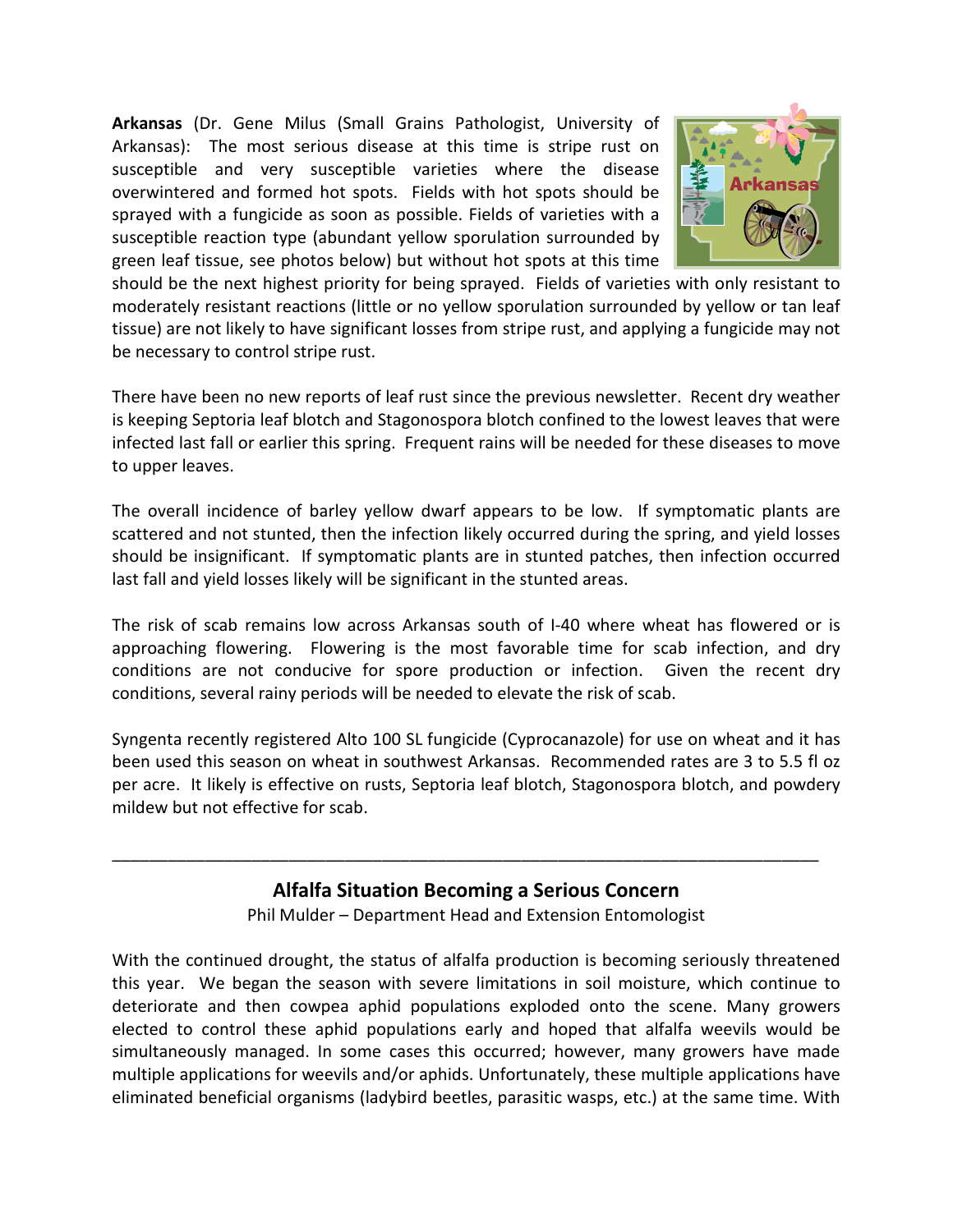

the continued mild, extremely dry weather the more threatening spotted alfalfa aphid has now arisen. This pest is potentially more devastating than the other aphids that occur in Oklahoma alfalfa and populations are rapidly expanding across south central portions of the state. Growers who made a single, thorough application (20 gpa or more at slower speeds) may have saved an application or two, but the alfalfa took a serious hit from heavy weevil and aphid feeding. Similarly, growers who made two applications about 14 days apart took a less serious hit to the alfalfa and now the beneficial organisms are starting to rebound. In the

Chickasha area, with two applications, there are noticeable spots of stunted alfalfa but relatively light aphid populations; however, adult weevils are beginning to emerge. In the Pauls Valley area, where multiple applications (3 or more) have been made, beneficial organisms are less common and spotted aphids are increasing rapidly. The question at this point concerns our approach to these dangerous spotted aphid populations and what if anything should be done about the adult alfalfa weevils?

Because of the threat to beneficial organisms, the continued drought, and exploding spotted aphid populations, I feel strongly that multiple applications should be avoided. For growers who have managed to preserve their first cutting and see damaging spotted aphid populations increasing, I suggest they consider an early harvest. Once the hay is baled and removed from the field then serious consideration should be made for a stubble treatment with Lorsban, Dimethoate or Lannate. Do not assume that the harvest operation is going to control the aphids. With the continued threat of a prolonged drought, and spotted aphids in the field we are seriously



anticipating some stand loss. If you are one of the fortunate that have avoided the spotted aphid problem, but now have adult weevils emerging, then you might also consider an early harvest and stubble treatment. In most years, adult weevils will emerge and go into a summer aestivation period, where they are not laying eggs or harming the alfalfa; however, this inactive period is triggered by more than warm temperatures. The daylength that the earlier larval stage



was exposed to can affect how soon the adults go into aestivation. Many of our weevil populations this year were early emerging and prolonged for two reasons; a relatively mild fall, suitable for early, heavy oviposition activity, and an equally mild late January and February when peak oviposition generally occurs. Adult weevils will continue to feed on the remaining foliage thereby decreasing quantity, but in addition, they will also